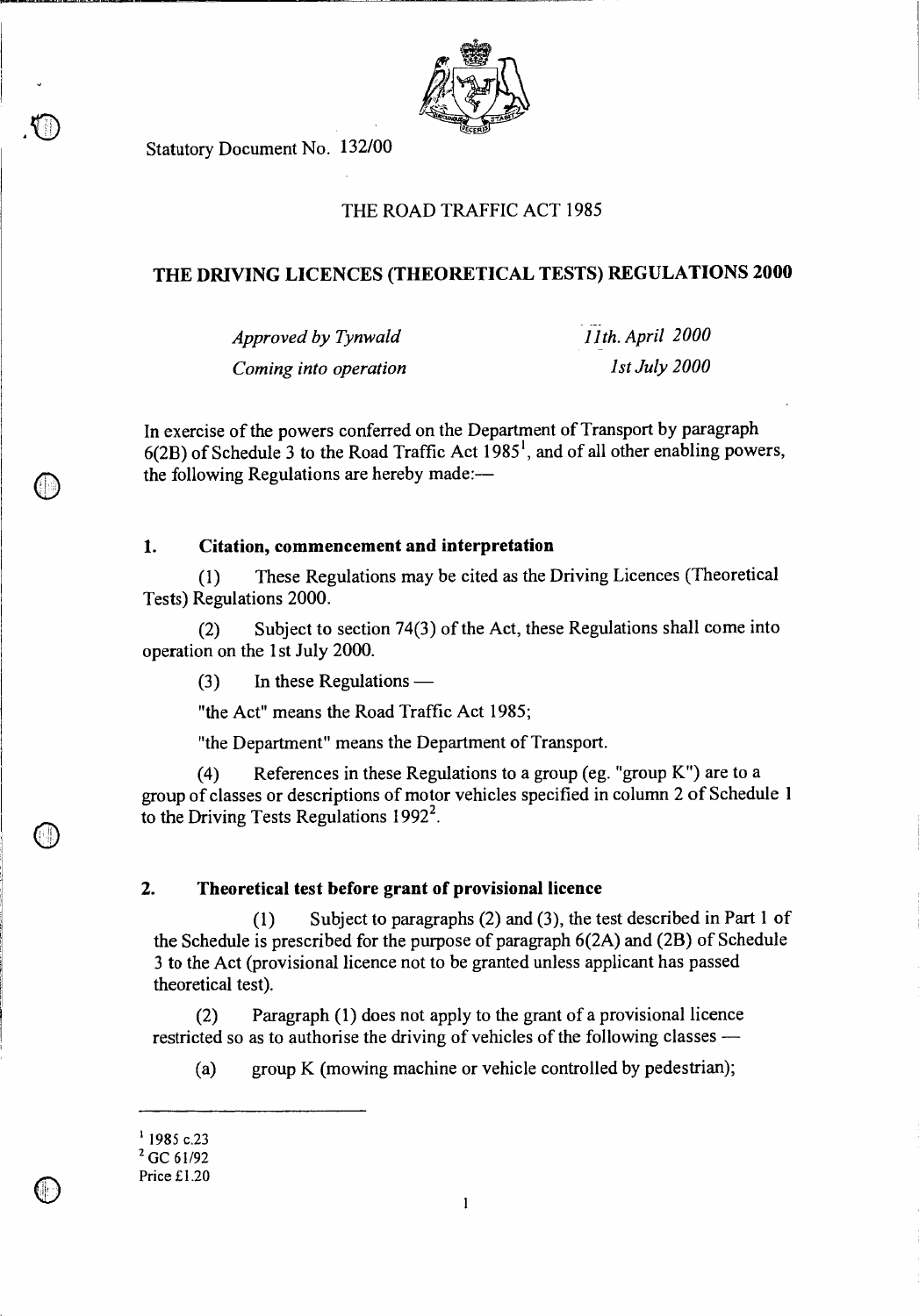(b) any group, where the applicant holds a full licence authorising the driving of a vehicle in group A, B or P.

(3) Paragraph (1) does not apply to the grant of a provisional licence on or before 31st December 2000 where the applicant has, within the 12 months ending on that date, held a licence authorising the driving of any motor vehicles other than vehicles in group K.

(4) Part 2 of the Schedule shall have effect with respect to the conduct of the theoretical test, and the forms in Part 3 of the Schedule are prescribed for use in notifying the result of the test.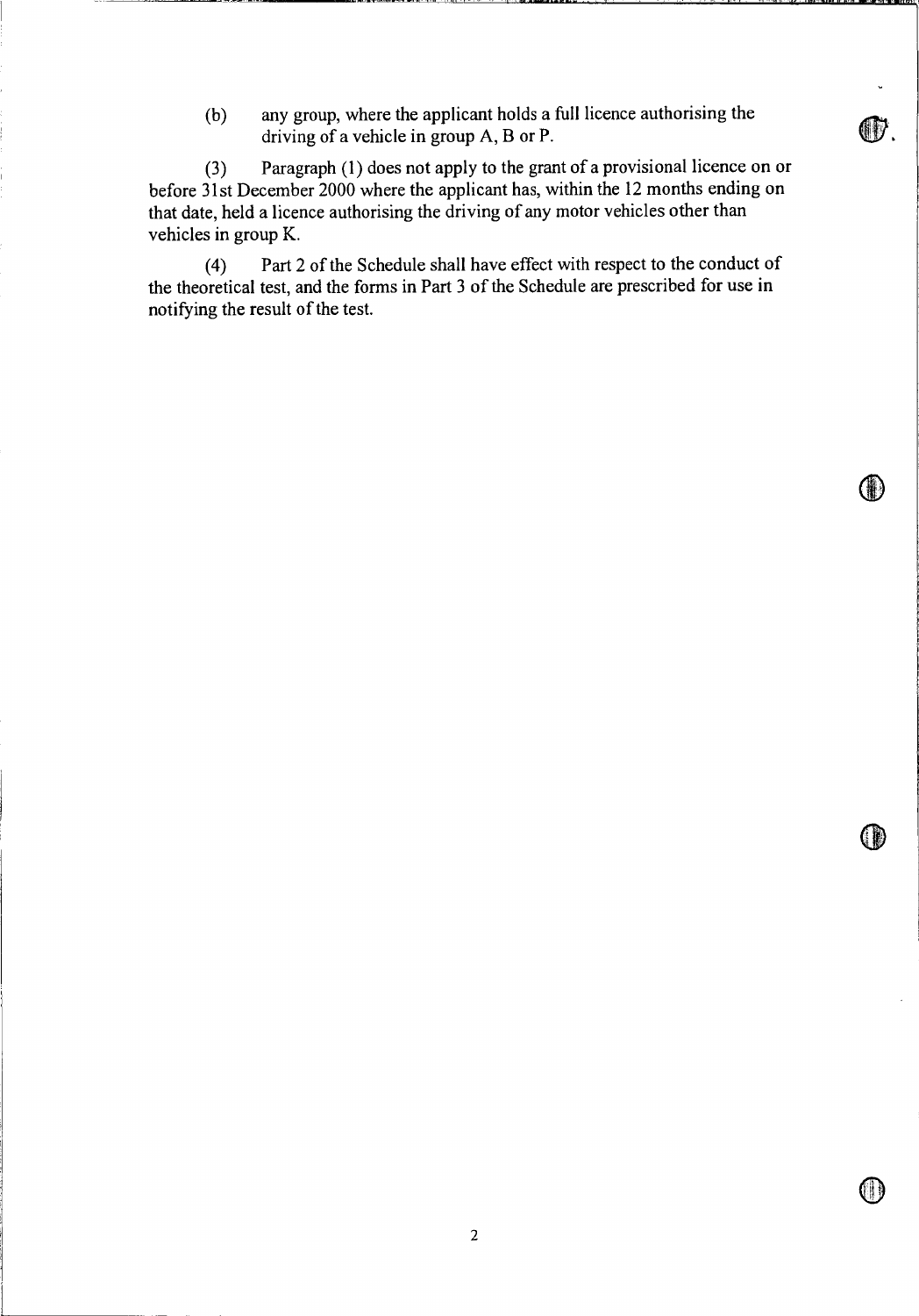Regulation 2.

### **SCHEDULE**

### THEORETICAL TESTS

# PART 1

## NATURE OF TEST

1. The theoretical test referred to in regulation 2 shall be a written examination conducted by the Department of Education, at such place and by such person as that Department may appoint.

2. The said test shall relate to the following matters —

#### **A: Road traffic regulation**

Road traffic regulations including road signs, road markings, signals, rights of way and speed limits.

### **B: The driver**

1. The importance of alertness and attitudes to other road users.

2. Perception, judgement and decision-making, including especially reaction time and changes in driver behaviour due to the influence of alcohol, drugs and medicinal products, state of mind and fatigue.

### **C : The road**

1. The most important principles concerning the observance of safe distance between vehicles, braking distances and roadholding under various weather and road conditions.

2. Driving risk factors related to various road conditions, in particular as they change with the weather and the time of day or night.

3. Characteristics of various types of road and the related statutory requirements.

### **D: Other road users**

1. Specific risk factors related to the lack of experience of other road users and the most vulnerable categories of user such as children, pedestrians, cyclists and people whose mobility is reduced.

2. Risks involved in the movement and driving of various types of vehicle and the different fields of view of their drivers.

#### **E: General rules and regulations and other matters**

1. Rules concerning the administrative documents required for the use of vehicles.

2. General rules specifying how the driver must behave in the event of an accident (setting warning device and raising the alarm) and the measures which he can take to assist road accident victims where necessary.

- 3. Safety factors relating to persons carried —
- (a) in relation to motor bicycles and mopeds, including balancing with a passenger;
- (b) in relation to other vehicles.

#### **F: Road and vehicle safety**

**1.** Mechanical aspects of the vehicle with a bearing on safety, i.e. the detection of the most common faults, in particular in the steering, suspension and brake systems, tyres, lights and direction indicators, reflectors, rear-view mirrors, and the exhaust system —

- (a) in relation to motor bicycles and mopeds;
- (b) in relation to other vehicles, including windscreen and wipers, and seatbelts.
- 2. Vehicle safety equipment —
- (a) in relation to motor bicycles and mopeds, including, in particular, the use of crash helmets and visors;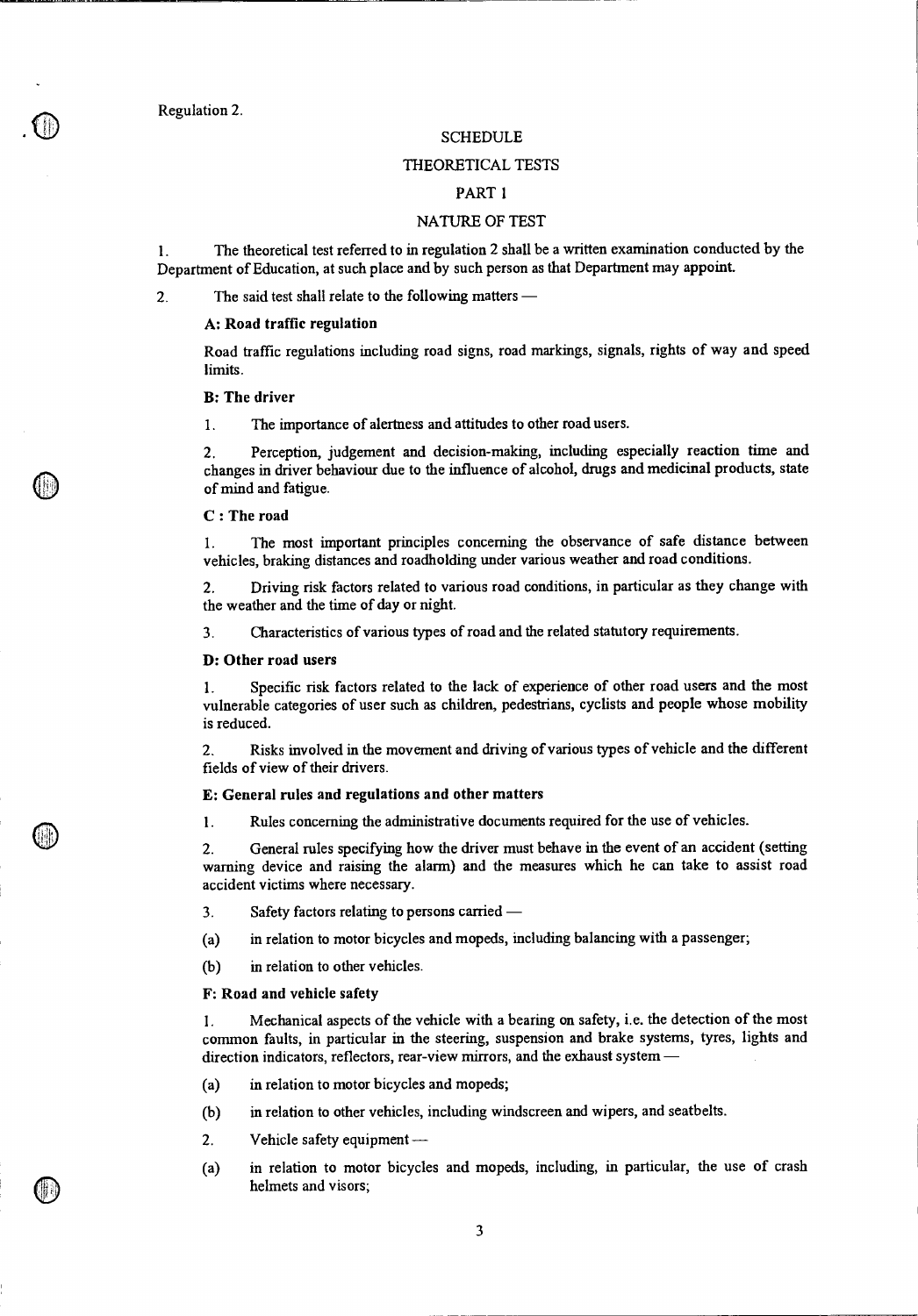(b) in relation to other vehicles, including, in particular. the use of seat-belts and child safety equipment.

 $\bullet$ .

•

•

### G: Environmental matters

Rules regarding vehicle use in relation to the environment, including the appropriate use of audible warning devices, moderate fuel consumption, limitation of pollutant emissions and matters of a similar nature.

## PART 2

## CONDUCT OF TESTS ETC.

### *Form and duration of test*

3. ( <sup>1</sup> ) The test shall be conducted as a written examination consisting of at least 35, and not more than 56, questions, drawn from a set of questions approved by the Department, in either a multiple choice or multiple response format.

- (2) The examination shall last —
- (a) 40 minutes, plus eight-sevenths of a minute for each question over 35; or
- (b) if the candidate requires the assistance of a suitably qualified person because he has reading difficulties, 80 minutes, plus sixteen-sevenths of a minute for each question over 35.

### *Publicity for questions*

4. The Department shall —

- (a) make available at the Isle of Man College and at the Central Reference Library for reference by the public every set of questions approved by the Department for the purpose of theoretical tests, and
- (b) cause a notice of such availability to be published in a newspaper published and circulating in the Island,

not less than one month before any such set of questions is used for the purpose of a theoretical test.

#### *Scope of questions*

5. ( <sup>1</sup> ) Subject to paragraph (2), the test shall include questions on all the matters specified in paragraph 2.

(2) The test need not include questions on all the matters in sections F and G of paragraph 2, provided that at least one question, chosen at random, is asked on each of those sections.

(3) If the candidate has stated that he intends to apply for a provisional licence for the purpose of taking a test to drive a motor bicycle or a moped, the test shall include questions relating to the driving of a motor bicycle, but otherwise shall not include any such questions.

### *Persons by whom tests may be conducted*

6. A test shall be conducted by a person designated by the Department of Education and approved by the Department for the purpose.

# *Application for test*

- *7. ( <sup>1</sup> )* An application to take a test shall
	- (a) be made in writing to the Department of Education on a form supplied by that Department;
	- (b) state the full name, address in the Island and date of birth of the candidate, and such other details as may reasonably be required;
	- (c) state the preferred location for the test (if arrangements are made for tests to be held at more than one place);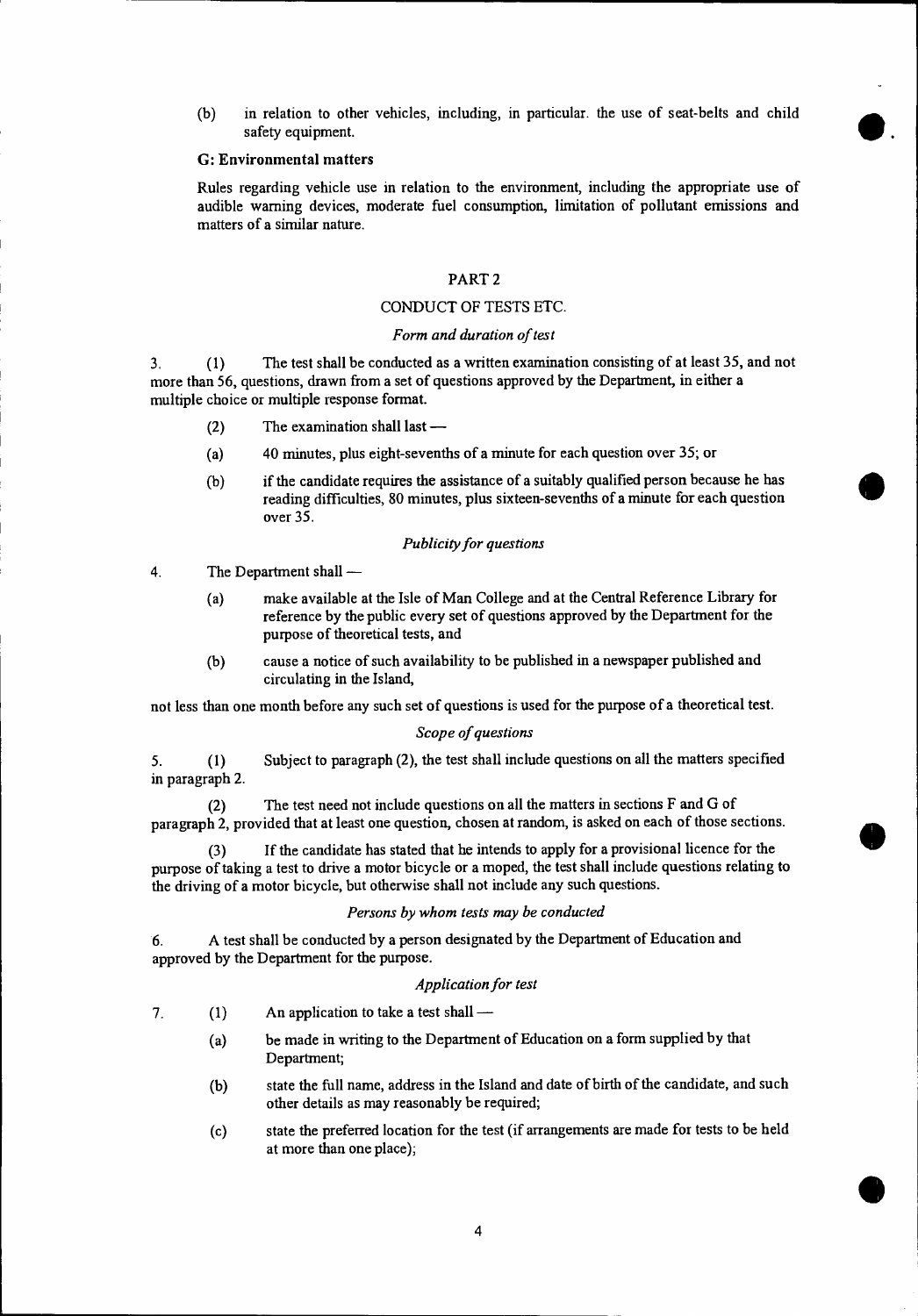- (d) certify that the candidate, at the date of the application, has attained the age of 16 and is not disqualified for driving by order of a court;
- (e) be signed and dated by the candidate;
- (0 be countersigned by a person resident in the Island who is of such a capacity as is acceptable to the Department for the purpose, and who shall certify that he is resident in the Island, verify the identity of the candidate and specify —
	- (i) his full name and address and a telephone number at which he may be contacted by the Department or the Department of Education, and
	- (ii) the capacity in which he countersigns the application;
- $(g)$  be accompanied by
	- (i) a fee of such amount as the Department of Education may reasonably prescribe; and
	- (ii) a photograph of the candidate, bearing on the reverse a certificate by the counter-signatory in the following terms —

"I *[name]* certify that this is a true likeness of *[candidate's name]* who has been known to me for . . . years"

followed by the signature of the counter-signatory and the date.

(2) Subject to sub-paragraph (3), the Department of Education shall, as soon as practicable after receiving an application complying with sub-paragraph (1), notify the candidate of the time and place where the test will take place, and the notice shall include a notification of the effect of paragraph 9.

(3) The Department of Education shall reject an application for a test if a statement has been issued to the candidate under paragraph 10(3) or (4) less than 21 days before the date of the application.

(4) Where the candidate cancels the appointment for a test more than 3 clear working days before the time appointed, the Department of Education shall refund the fee paid to him.

### *Identification and conduct of candidate*

8. (1) When the candidate for a test presents himself for the test, he shall, before the test commences, produce to the person conducting the test one of the following documents —

- (a) a passport;
- (b) an identity card, licence or transport pass issued by a Department, Statutory Board, local authority, employer, trade union, students' union or professional body; or
- (c) such other document as appears to the person conducting the test sufficiently to identify the candidate;

together with such evidence of the candidate's date of birth as appears to that person to be sufficient, if that document does not include the date of birth.

(2) The candidate shall also, before the test commences, sign a record of his attendance.

(3) The candidate shall during the test comply with such reasonable instructions as the person conducting the test may give for the purpose of ensuring the proper and orderly conduct of the test.

## *Power to refuse to conduct test*

9. (1) The person conducting a test shall refuse to allow the candidate to take the test if he has not complied with all the requirements of paragraph 8.

(2) The person conducting a test may refuse to allow the candidate to take the test if he has not, at least 14 days before the time appointed, notified the Department of Education of any special needs he has.

(3) For the purpose of sub-paragraph (2) "special needs" means a reasonable requirement for special treatment during the test because of —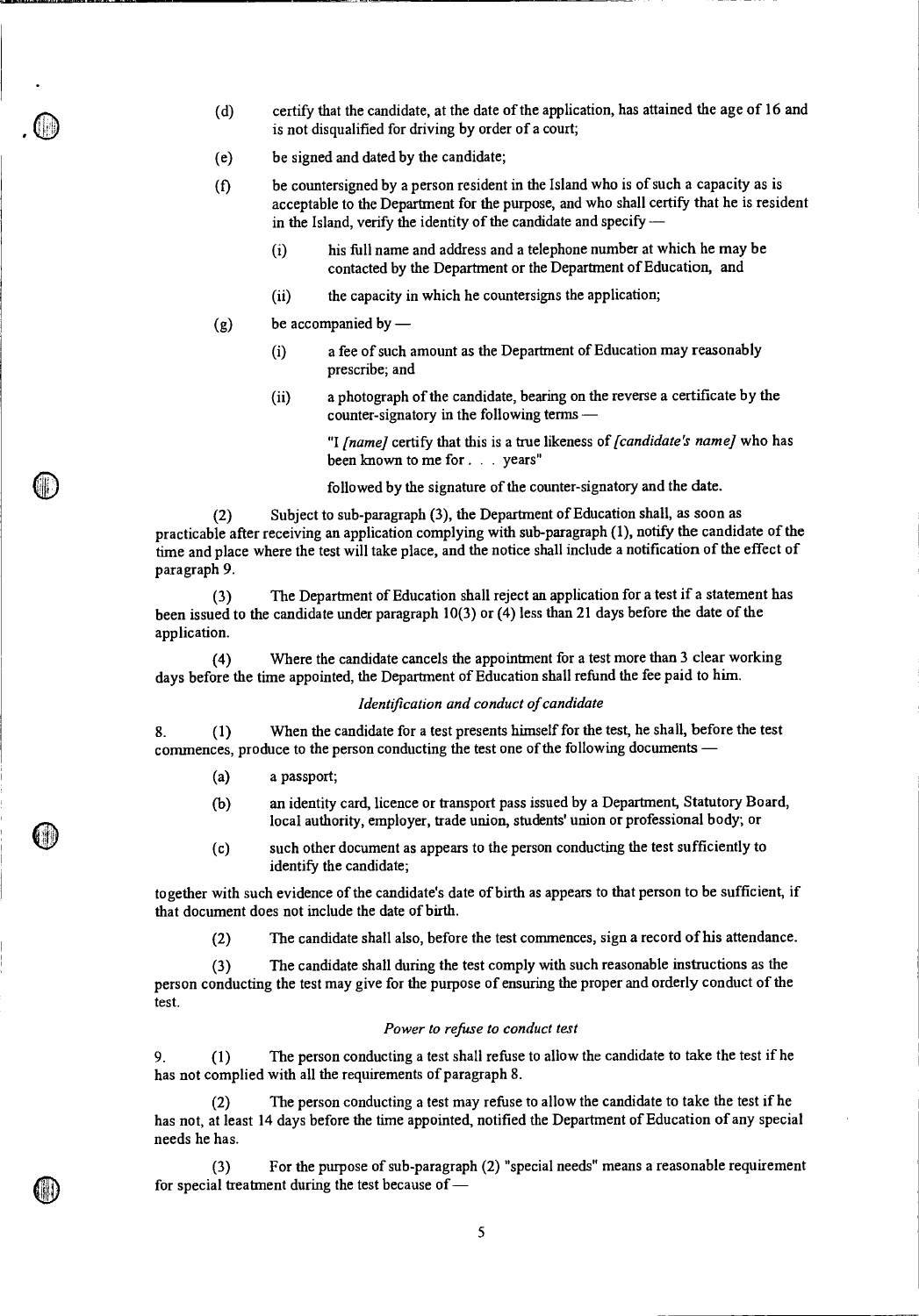- (a) reading difficulties;
- (b) the test not being available in a language the candidate understands;
- (c) physical disablement.

(4) The person conducting a test shall refuse to allow the candidate to take the test if he requires the assistance of an interpreter and attends the test —

- (a) without an interpreter approved by the Department of Education to act as such, or
- (b) with an interpreter to whom the candidate is related or with whom he is closely associated.

## *Marking and notification of result of test*

10. (1) As soon as practicable after completion of a test, the Department of Education shall cause the test paper returned by the candidate to be marked for the purpose of ascertaining whether the candidate has demonstrated knowledge and a sound understanding of the matter on which the questions were set in accordance with paragraph 5.

(2) If the candidate has passed the test, the Department of Education shall as soon as practicable —

- (a) furnish him with a certificate in form A in Part 3, and
- (b) send a copy of the certificate, with a copy of his application made under paragraph 7, to the Department.

(3) If the candidate has failed the test, the Department of Education shall as soon as practicable furnish him with a statement in form B in Part 3.

(4) If the Department of Education is satisfied that a certificate or statement issued under sub-paragraph (2) or (3) has been issued in error, it shall cancel the certificate or statement and furnish the candidate with a statement or certificate, as the case may be, in its place; and if it cancels a certificate under this sub-paragraph it shall notify the Department of the cancellation.

(5) For the purpose of the grant of a provisional licence , a certificate furnished under paragraph (2) shall, unless it is cancelled under sub-paragraph (4), be valid for a period of 2 years commencing with the date on which the test was taken.

### *Appeal*

11. (1) A candidate may, within 14 days after a statement is issued to him under paragraph 10(3) or (4), request the Department of Education to cause his test paper to be marked afresh.

(2) A request under sub-paragraph (1) shall be made in writing and be accompanied by the statement and a fee of the amount prescribed under paragraph  $7(1)(g)(i)$ .

(3) On receipt of a request under sub-paragraph (1) the Department of Education shall cause the candidate's test paper to be marked afresh, and paragraph 10 (but not this paragraph) shall apply with any necessary modifications in relation thereto.

(4) If on a marking under this paragraph it is determined that the candidate has passed the test, the fee paid under sub-paragraph (2) shall be refunded.

## *Communications with Department of Education*

12. The Department of Education may direct that any communication with it for the purpose of this Schedule shall be made with such person, at such address, as may be specified in the direction.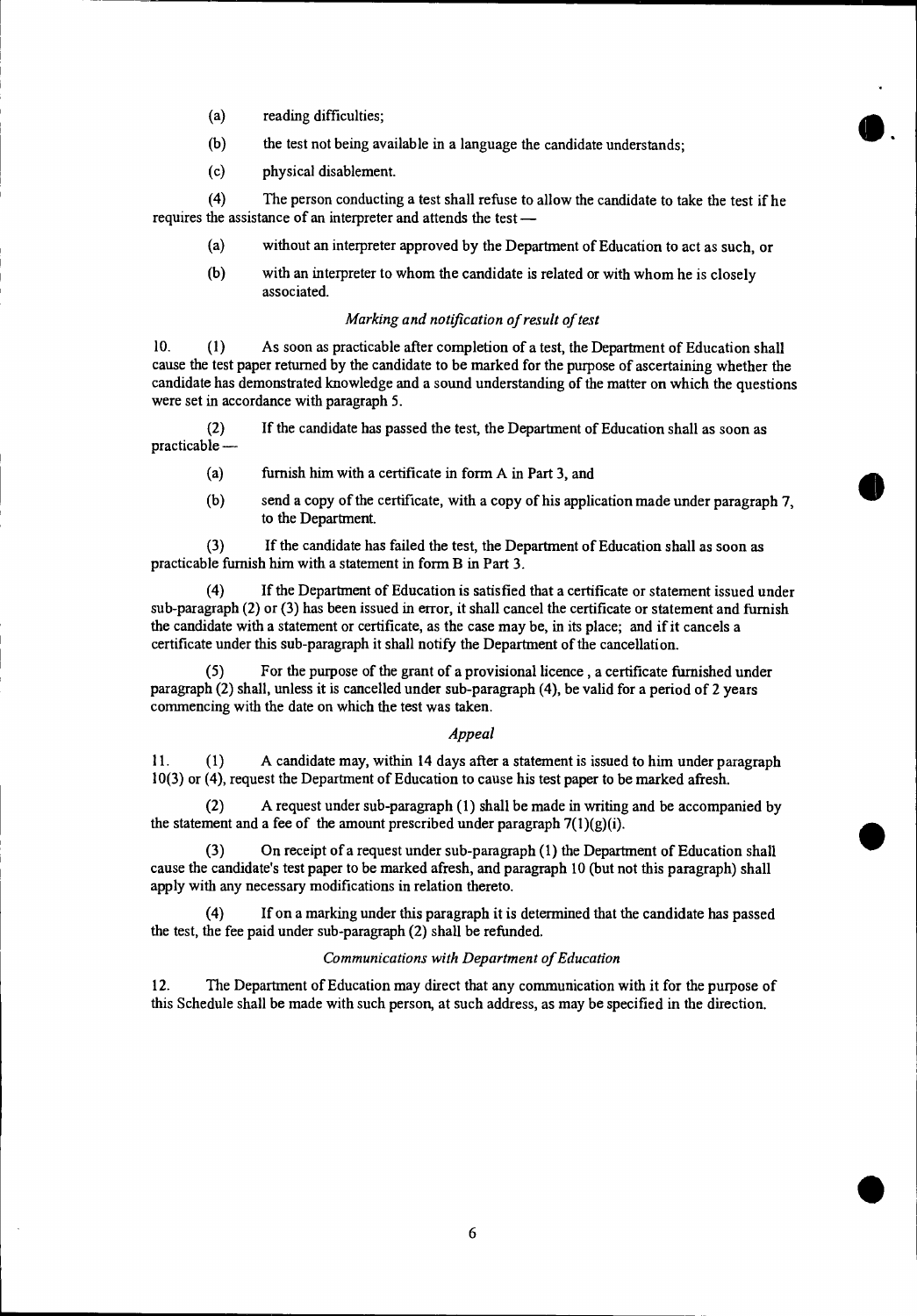# PART 3 FORMS FORM A PASS CERTIFICATE

Road Traffic Act 1985

Driving Licences (Theoretical Tests) Regulations 2000 CERTIFICATE OF PASSING THEORETICAL TEST

> Certificate serial no. Candidate identification no.

Date of test:

Location of test:

I certify that *[name of candidate]* has been examined and has PASSED the theoretical test prescribed under paragraph 6(2B) of the Road Traffic Act 1985 in respect of:

\*motor bicycles in group A (including group Al) and mopeds in group P

\*motor vehicles other than those in groups A and P

Signed

On behalf of the Department of Education

\*Delete whichever does not apply

#### FORM B

#### STATEMENT OF FAILURE

Road Traffic Act 1985

Driving Licences (Theoretical Tests) Regulations 2000

STATEMENT OF FAILURE TO PASS THEORETICAL TEST

Certificate serial no. Candidate identification no.

Date of test:

Location of test:

I certify that *[name of candidate]* has been examined and has FAILED the theoretical test prescribed under paragraph 6(2B) of the Road Traffic Act 1985 in respect of:

\*motor bicycles in group A (including group Al) and mopeds in group P

\*motor vehicles other than those in groups A and P

Signed

On behalf of the Department of Education

\*Delete whichever does not apply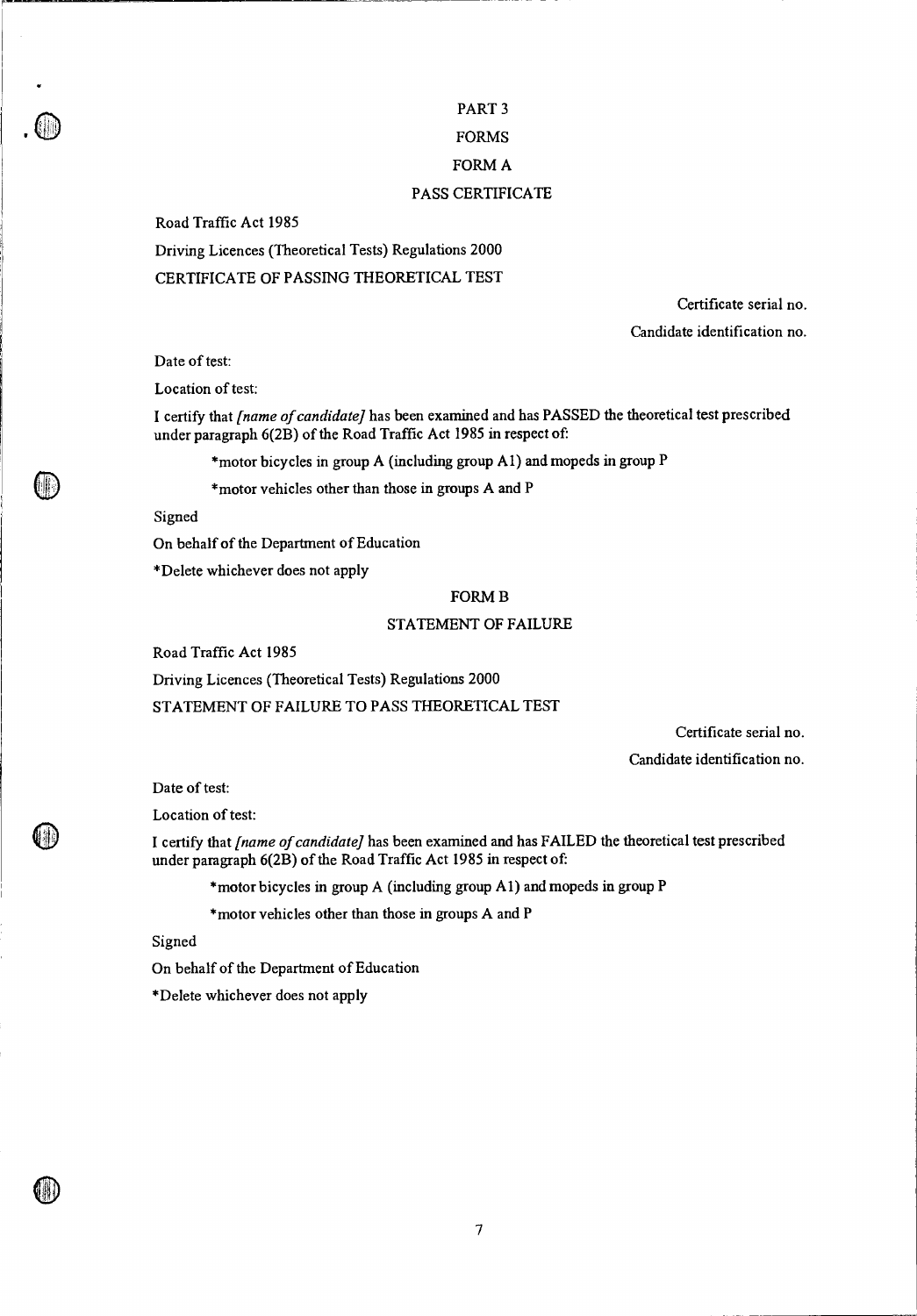MADE  $15^{th}$  March 2000

 $\ddot{\phantom{a}}$ 

Minister for Transport

# EXPLANATORY NOTE

*(This note is not part of the Regulations.)* 

These Regulations prescribe the theoretical test to be taken before a person may be granted a provisional driving licence, and also the cases where a theoretical test is not required to be taken.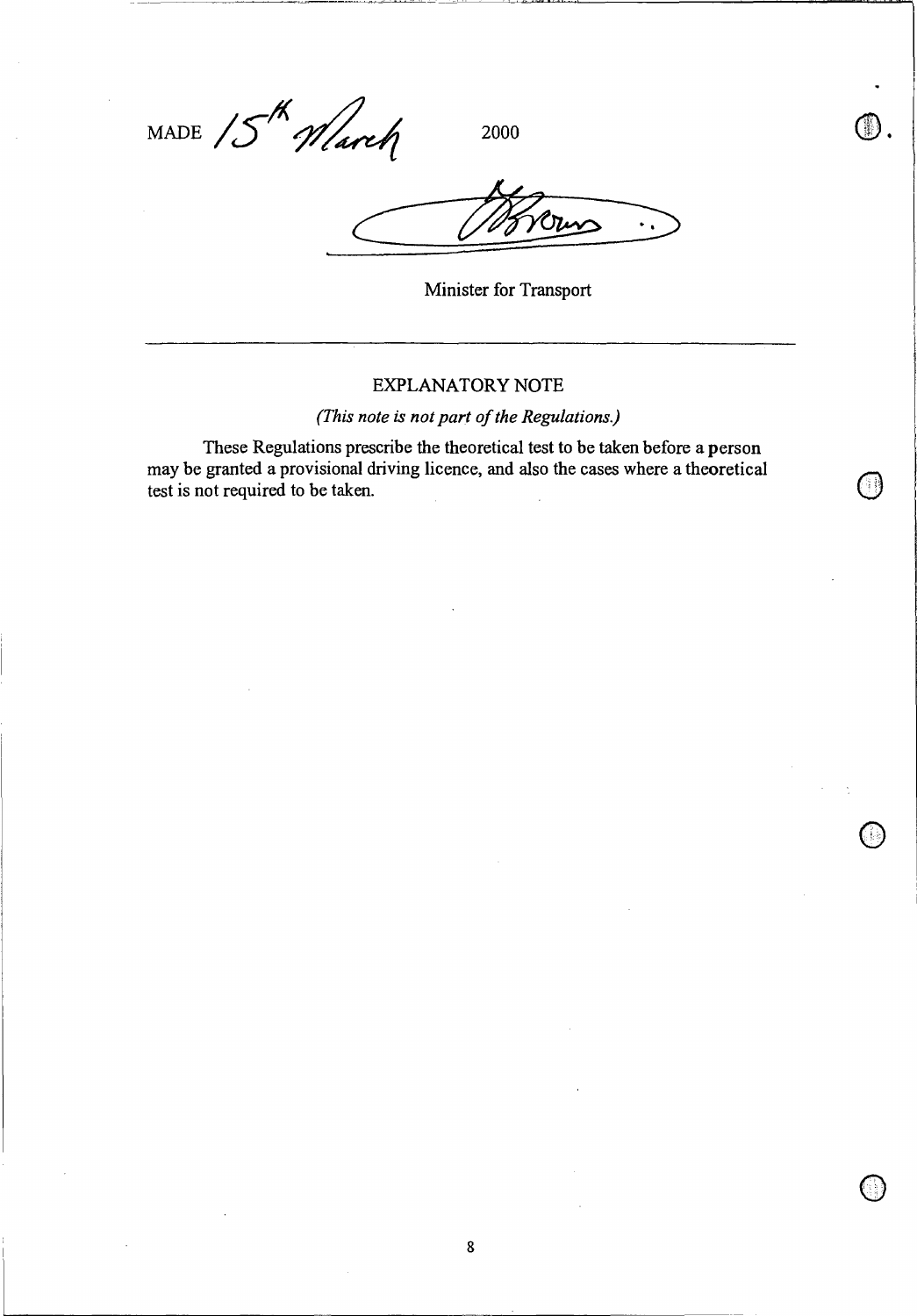

# **CONDUCATION DEPARTMENT OF EDUCATION DEPARTMENT OF TRANSPORT**

Road Traffic Act 1985 The Driving Licences (Theoretical Tests) Regulations 2000 *(Statutory Document No. 132/00)* 

**THEORETICAL DRIVING TESTS for persons aged 16 or over, wishing to take out a Provisional Driving Licence on or after 1st. July 2000** 

A person who applies to Treasury Licensing Office for a Provisional Driving Licence on or after 1st. July 2000 will be required to provide a certificate, issued by the Department of Education at the Isle of Man College, to show that he or she has passed the THEORETICAL DRIVING TEST.

There are exceptions. The following persons do NOT need to produce a THEORETICAL DRIVING TEST PASS CERTIFICATE in order to obtain a Provisional Driving Licence-

- \* If the Provisional Licence is granted in respect of a licence to drive only vehicles in group/category K (mowing machines and pedestrian-controlled vehicles); or
- If the Provisional Licence is granted to a person who, at that time, already holds a FULL licence to drive
	- any class of motor bicycles in group/category A (including Al), or
	- any class of cars or other vehicles in group/category **B** (including Bl), or
	- mopeds in group/category P; or
- If the provisional licence is granted on or before 31st. December 2000 to a person who has held a full or provisional licence at any time during that year.

Application Forms to take a Theoretical Test on or after 1st. July will be available, before and after that date, from -

- \* The Isle of Man College, Homefield Road, Douglas;
- \* Sea Terminal reception counter (Department of Transport);
- \* The Vehicle and Driver Test Centre, Tromode;
- \* Licensing Office, Treasury, Government Offices, Buck's Road, Douglas.

They will also become available from other places throughout the Island.

DoT;00.5(a)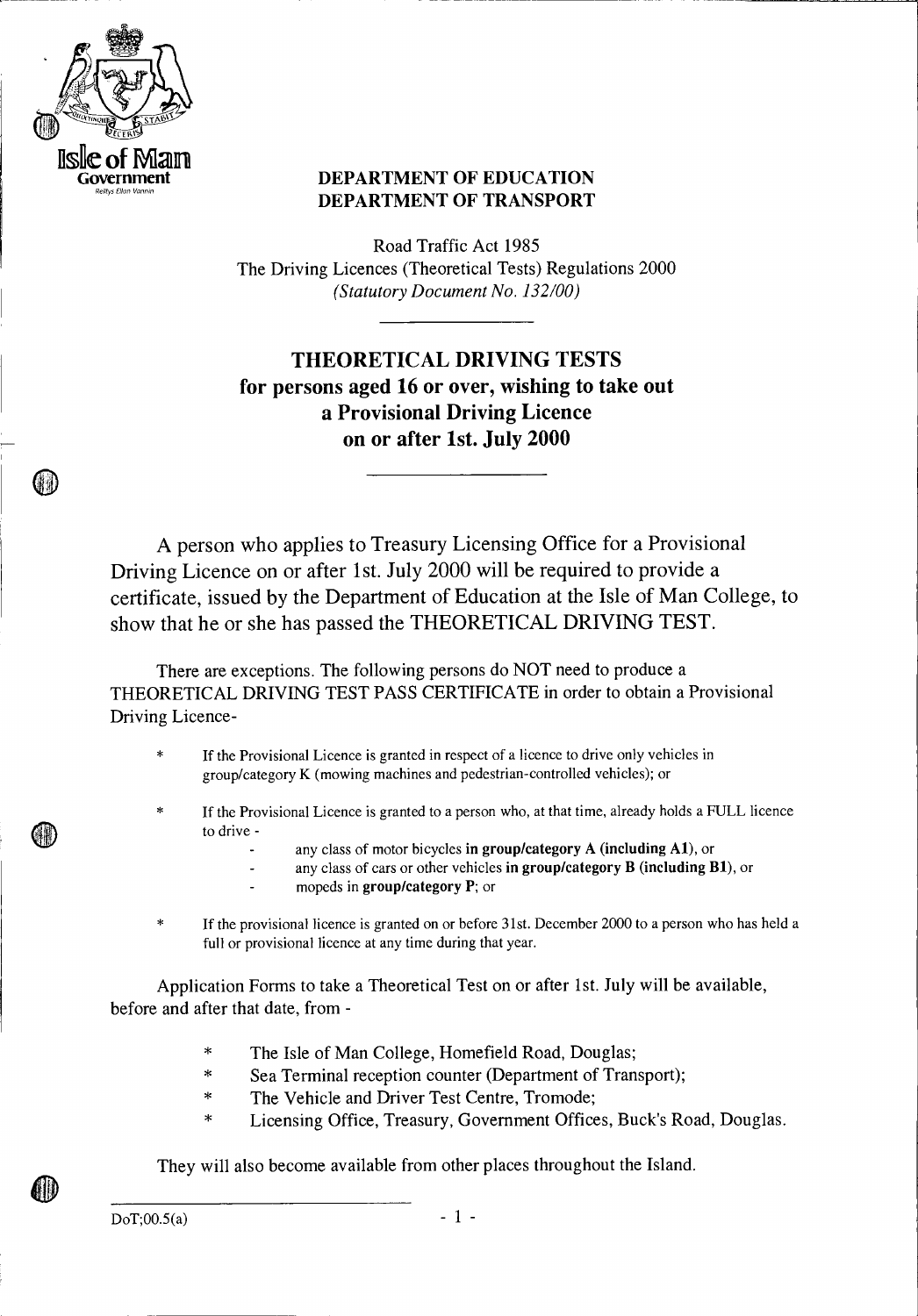Application Forms, when completed, should be returned to the Isle of Man College using the address given on the Application Form. Applicants, who MUST be aged 16 or over, will be required to send with their Application Form a countersigned "passport size" photograph and the Fee of £15 to take the Test (for which a cheque should be made payable to *Isle of Man Government).* Full details of these requirements and of other requirements are given on the Application Form. Completed Application Forms may be sent by post or be delivered by hand to the College. *The College are unable to accept applications by telephone, fax or e-mail.* 

On the Application Form the applicant must specify in one of the boxes printed on it whether the test is to be taken for obtaining a provisional licence to drive-

EITHER -

a motor bicycle or moped,

*for driving, on a provisional licence, motor bicycles in group/category Al (and A with sidecar), and mopeds in group/category P;* 

OR

a motor car or other vehicle (but NOT a motor bicycle or moped), *for driving, on a provisional licence, cars and other vehicles EXCEPT motor bicycles and mopeds.* 

This choice must be made by the Applicant because a prospective driver who wishes to learn to drive motor bicycles or mopeds, before he or she is granted a FULL licence to drive a car etc., is required to take a Theoretical Test which contains specific questions on the driving of bikes.

*NOTE: If a person wishes to learn to drive BOTH a motor bicycle or moped AND a car or other vehicle before a FULL licence is held for any of those vehicles, BOTH forms of Theoretical Test must be taken and passed in order to obtain a Provisional Licence which will authorise the person to drive BOTH motor bicycles/mopeds AND other vehicles as a "learner driver". In that case, two separate Application Forms must be completed and submitted to the College. The two tests would be taken on different days.* 

# **ESSENTIAL BOOKS TO READ -**

In addition to the *Manx Highway Code* Applicants for a Theoretical Test should read:

 $\ast$ **The "Theory Test Manual"** entitled, *Official Theory Test for car drivers and motorcyclists* published by the Driving Standards Agency in Great Britain through the Stationery Office, containing questions and answers which have been applicable for Tests in Great Britain since **2nd. August 1999.** The manual will be available from book retailers in the Island.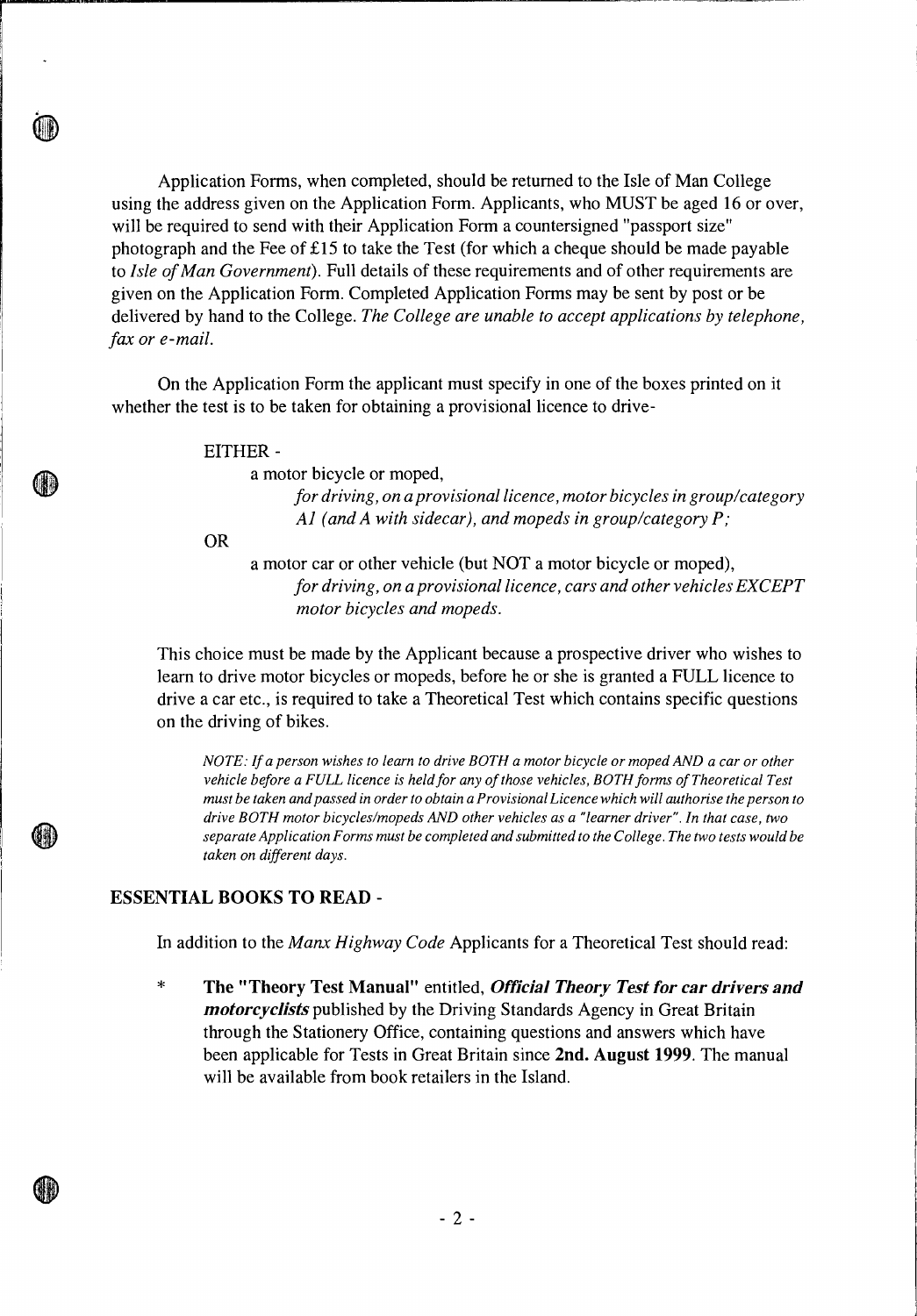The current editions which are suitable for tests taken in the Isle of Man from 1st. July 2000 are -

ISBN 0-11-552196-8, or ISBN 0-11-552202-6 *("touch-screen edition")* 

which contain the set of questions and answers to them which are approved by the Department of Transport to be used for Isle of Man Theoretical Driving Tests until further notice is given. For the time being, Theoretical Tests in the Isle of Man will be of the written type, using test papers, not the *"touch screen"* type using PCs; the questions and answers in the *"touch screen"* edition of the manual are the same as in the other edition mentioned, and the *"touch screen"* edition is therefore just as suitable for preparing to take the Isle of Man Theoretical Driving Test.

NOTE : *The introductory and supplementary "information" sections of the Manual, and Parts 1, 2 and 4 of it, are not necessarily appropriate to the application for, taking of, and passing or failing of a THEORETICAL DRIVING TEST IN THE ISLE OF MAN. For information relevant to the Isle of Man, the information printed on the Application Form should be consulted;* 

**Copies of at least one of the current editions of the "Theory Test Manual", listed above, are available for reference by the public, free of charge, at-**

**The Isle of Man College Library, Homefield Road, Douglas; and** 

**The Central Reference Library in Government Offices, Buck's Road, Douglas.** 

**For further information-**

**About obtaining an Application Form to take the Theoretical Driving Test in the Isle of Man, contact the Isle of Man College (Government Theoretical Test Department), Homefield Road, Douglas (telephone 648348).** 

An applicant may request, on the Application Form, for the Test to be taken at the Isle of Man College, Douglas, OR at Castle Rushen High School, Castletown, OR at Ramsey Grammar School, Ramsey.

Issued by the Department of Transport. May 2000.